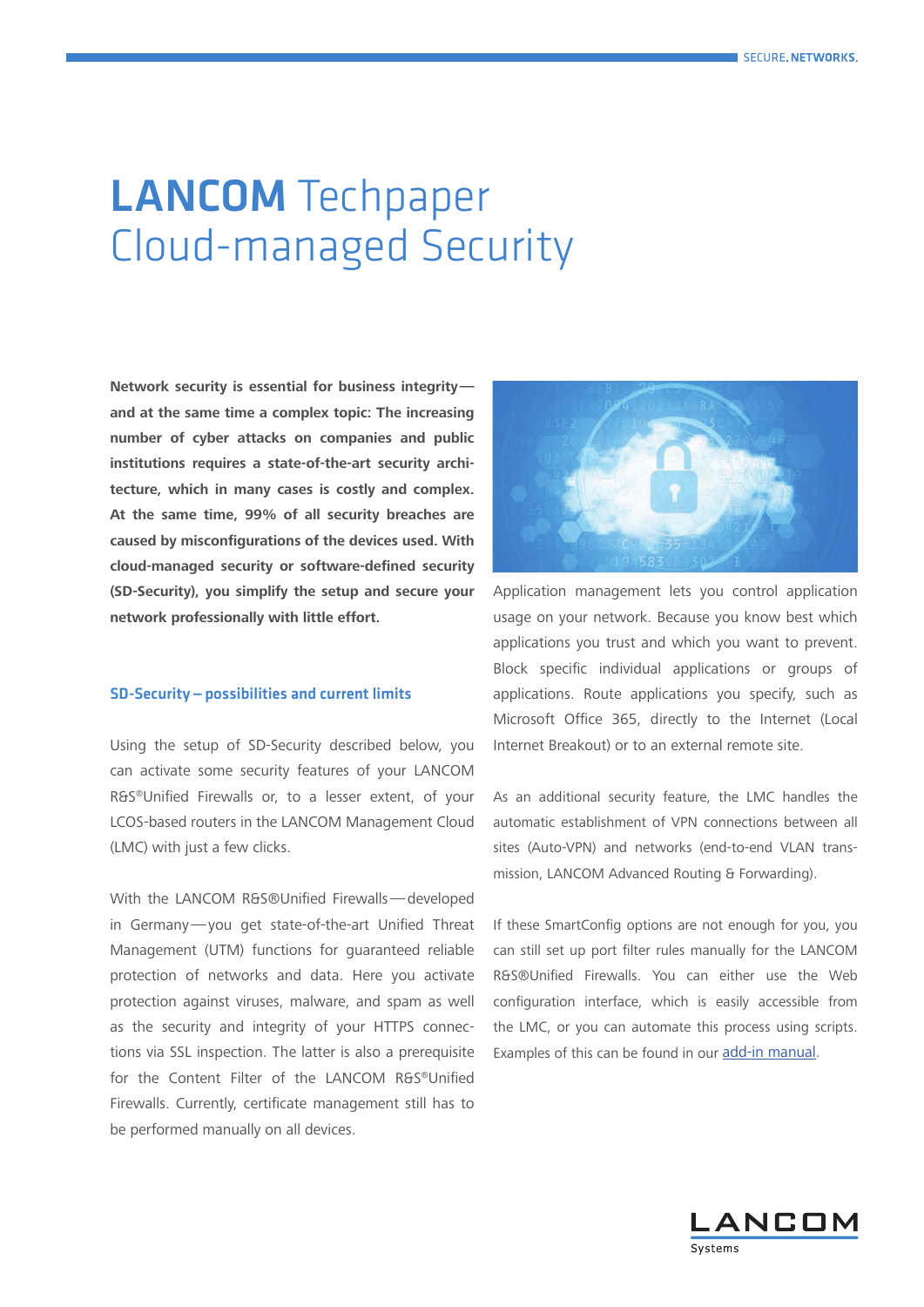## Setting up SD-Security in the LANCOM Management Cloud (LMC)

Perform the following steps to enable SD Security in the LMC:

- 1. Log in to the LMC.
- 2. Check whether the **SD-Security** feature is active in the **Project specifications > SDN**.

Project specifications > SDN

| <b>SD-WAN</b>                    |           | <b>SD-WLAN</b>                                                                                                       |        |
|----------------------------------|-----------|----------------------------------------------------------------------------------------------------------------------|--------|
| Use Dynamic Path Selection (DPS) | No        | 'Adaptive RF Optimization' for 2.4 GHz                                                                               | No     |
| Use High Scalability VPN (HSVPN) | <b>No</b> | 'Adaptive RF Optimization' for 5 GHz                                                                                 | No     |
|                                  |           | Client management mode                                                                                               | Client |
|                                  |           | Legacy client steering without 802.11v                                                                               | No     |
|                                  |           | LED mode                                                                                                             | Normal |
|                                  |           |                                                                                                                      |        |
|                                  | More      |                                                                                                                      | More   |
|                                  |           |                                                                                                                      |        |
| SD-WAN<br>hotspot gateways.      |           | The SD-WAN function of the LANCOM Management Cloud supports the automatic configuration of managed routers, VPN- and |        |
| $\bigcirc$ SD-LAN                |           | The SD-LAN function of the LANCOM Management Cloud supports the automatic configuration of managed switches.         |        |

#### SD-SECURITY <sup>1</sup>

The SD-SECURITY function of the LANCOM Management Cloud enables presets to make your networks more secure, and supports the automatic configuration of security features on LANCOM R&S®Unified Firewalls and routers.

A Separate device licenses are required to use these features.

## Activate **SD-Security** if necessary.



To use these functions, each device requires its own license! For LANCOM R&S®Unified Firewalls this is a Full License, for LCOS-based routers the Content Filter option. These must be manually installed on the devices in ad a Full License, for LCOS-based routers the Content Filter option. These must be manually installed on the devices in advance.

One LMC license must also be active in the LMC for each device.

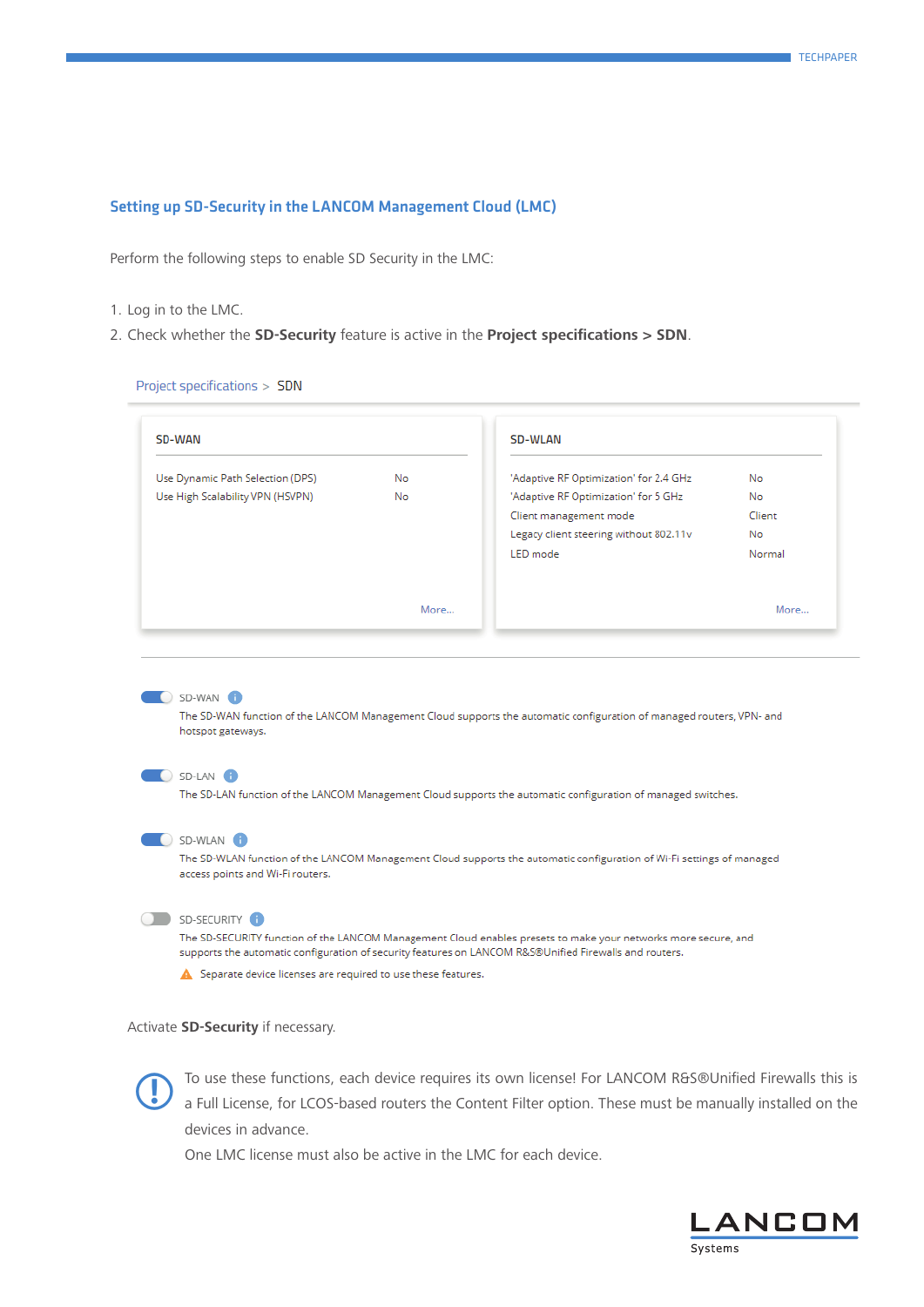A window opens with information about SD-Security.

|                                  |                                                               | <b>Activate SD-SECURITY</b>                                                                                                           |
|----------------------------------|---------------------------------------------------------------|---------------------------------------------------------------------------------------------------------------------------------------|
|                                  |                                                               | SD-SECURITY allows a central control of security functions. Per network applicable security settings help to protect your network and |
| employees.                       |                                                               |                                                                                                                                       |
| Device                           | Features                                                      |                                                                                                                                       |
|                                  |                                                               |                                                                                                                                       |
| LANCOM R&S®Unified Firewall      | URL/Content Filter*<br>$\blacktriangledown$                   | SSL Inspection proxy*                                                                                                                 |
| <b>LANCING OF 26</b>             | Application Filter<br>$\blacktriangledown$                    | SSL proxy bypass list<br>$\blacktriangledown$                                                                                         |
| LANCOM<br>$\frac{1}{2}$<br>77777 | Anti-Virus*<br>$\checkmark$                                   | Application Steering / Local Breakout                                                                                                 |
| <b>LANCOM SD-WAN Router</b>      | URL/Content Filter**                                          |                                                                                                                                       |
|                                  | <b>Application Filter</b><br>$\blacktriangledown$             |                                                                                                                                       |
| 日本 8 8 .                         | Application Steering / Local Breakout<br>$\blacktriangledown$ |                                                                                                                                       |

certificates on all Firewalls and protected devices, see Knowledge Base article. \*\* Only with activated Content Filter license

We created a Content Filter rule that uses standard settings to protect against malware, malicious websites and pornographic content. For actual usage, ensure to activate this rule and roll out the device configurations. Content Filter rules can be adjusted or disabled on the corresponding tab in the Networks menu.

Applications such as video conferencing and update services for the major operating systems are bypassed from SSL Inspection by default. These exemptions can be configured in the project settings.

| Cance | ACTIVATA |
|-------|----------|
|       |          |

Afterwards, you can **activate** SD-Security or cancel the activation if necessary.

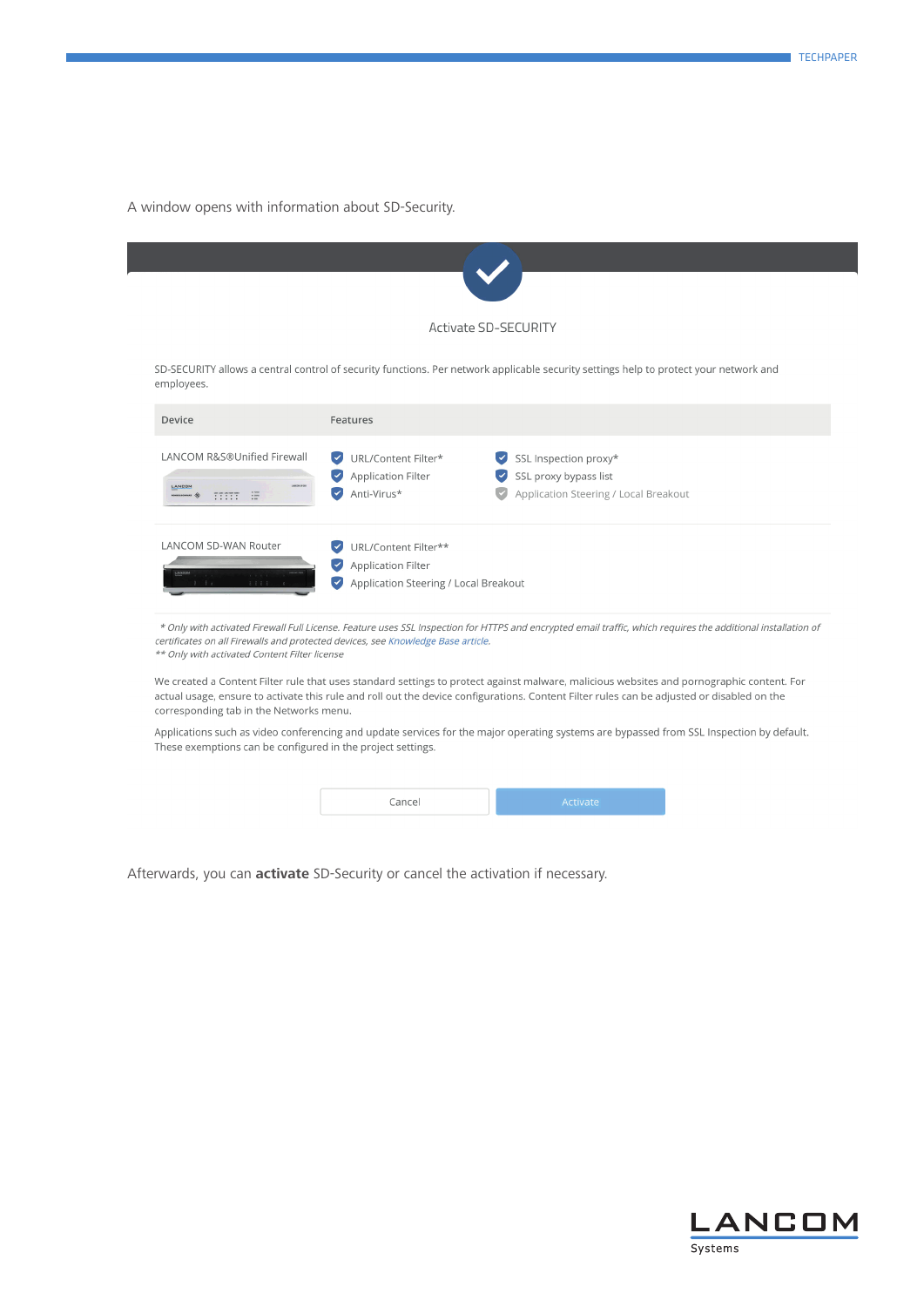3. Check the default SD-Security settings under **Project specifications > SDN > SD-Security** and adjust them if necessary.

| Project specifications > SDN > SD-SECURITY                     |                                                                                                                                                                                                                                                                                  |
|----------------------------------------------------------------|----------------------------------------------------------------------------------------------------------------------------------------------------------------------------------------------------------------------------------------------------------------------------------|
| Anti-Virus                                                     |                                                                                                                                                                                                                                                                                  |
| networks by default, and can be adjusted in the Networks menu. | If you own a LANCOM R&S®Unified Firewall, you can use the Anti-Virus engine to block malicious traffic. This feature is enabled for your                                                                                                                                         |
| Enable Cloud Sandbox <b>6</b>                                  |                                                                                                                                                                                                                                                                                  |
| Exemptions                                                     |                                                                                                                                                                                                                                                                                  |
| networks.                                                      | It is possible to exempt applications from being processed by Anti-Virus, SSL Inspection and Content Filter. Custom applications can be<br>defined by creating lists of hostnames and hostname patterns. This setting is a project setting and will be applied to all configured |
| Applications for the Exemptions                                | Add application<br>8 selected                                                                                                                                                                                                                                                    |

| Applications for the Exemptions                 | 8 selected<br>Add application |
|-------------------------------------------------|-------------------------------|
|                                                 |                               |
| Q Search                                        |                               |
|                                                 |                               |
| $\vee$ $\vee$<br><b>LANCOM Voreinstellungen</b> | 4 of 4 selected               |
| $\blacktriangleright$ Apple                     | $\ddot{\cdot}$                |
| LANCOM<br>$\checkmark$                          | $\ddot{\phantom{0}}$          |
| Microsoft 365<br>$\checkmark$                   | $\ddot{\phantom{0}}$          |
| Microsoft Windows<br>✓                          | $\ddot{\phantom{0}}$          |
| ▽  V<br>Videokonferenzen                        | 4 of 4 selected               |
| GoToMeeting<br>$\checkmark$                     | $\ddot{\phantom{0}}$          |
| Microsoft Teams<br>$\checkmark$                 | $\ddot{\phantom{0}}$          |
| WebEx<br>$\checkmark$                           | $\ddot{\phantom{0}}$          |
| Zoom<br>✓                                       | $\ddotsc$                     |
|                                                 |                               |

A If necessary, enable the use of the **Cloud Sandbox**.

The Cloud Sandbox extends the anti-virus protection and is only active on networks where the anti-virus protection is active. To protect against threats that are not yet known, the LANCOM R&S®Unified Firewall can upload suspicious files to a protected cloud. In this separate environment, they are safely and reliably tested using Machine Learning and Sandboxing.



> Check the exception lists to see if a service still needs to be entered or deselected for your network.

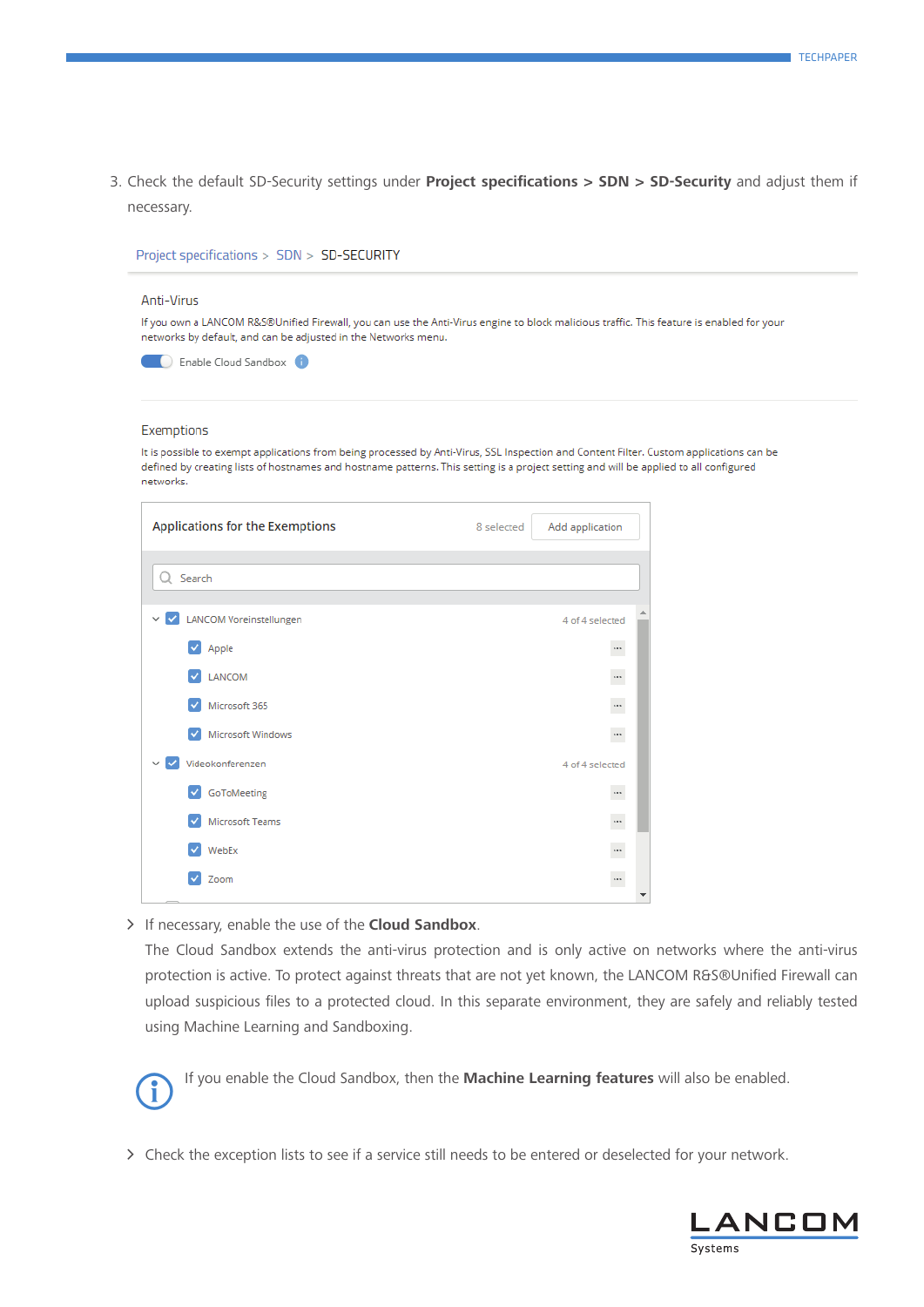4. In the **Networks** section, you now have additional settings available to enable more security features.

| + Add Network     |                                          |                                                                                                                                                                                                     |                            |                                    |                                                                                                                                  |                                             |                  |              |                 |
|-------------------|------------------------------------------|-----------------------------------------------------------------------------------------------------------------------------------------------------------------------------------------------------|----------------------------|------------------------------------|----------------------------------------------------------------------------------------------------------------------------------|---------------------------------------------|------------------|--------------|-----------------|
| $Status =$        | Name +                                   |                                                                                                                                                                                                     | IP range $\approx$         | $VLAN =$                           | Internet ¢                                                                                                                       | $VPN =$                                     | Hotspot $\doteq$ | Security     |                 |
|                   | Company                                  |                                                                                                                                                                                                     | 192.168.0.0/16             | 444                                |                                                                                                                                  |                                             |                  | APP AV CF SS |                 |
|                   | <b>Guest Network</b>                     |                                                                                                                                                                                                     | 172.23.56.0/24             | 2048                               | $\checkmark$                                                                                                                     |                                             |                  | $AV$ CF      |                 |
|                   | <b>O INTRANET</b>                        |                                                                                                                                                                                                     | 10.0.0.0/8                 | untagged                           | $\checkmark$                                                                                                                     |                                             |                  | APP          |                 |
|                   |                                          |                                                                                                                                                                                                     |                            |                                    |                                                                                                                                  |                                             |                  |              | 0 of 3 selected |
| Wi-Fi<br>Overview | Switches<br>Security                     | Application Management                                                                                                                                                                              | Content Filter             | Add-ins<br>Variables               |                                                                                                                                  |                                             |                  |              |                 |
|                   | <b>INTRANET</b>                          |                                                                                                                                                                                                     |                            |                                    |                                                                                                                                  |                                             |                  |              |                 |
|                   | Status                                   |                                                                                                                                                                                                     | Active                     |                                    |                                                                                                                                  |                                             |                  |              |                 |
|                   | Description<br>IP range                  |                                                                                                                                                                                                     | 10.0.0.0/8                 |                                    |                                                                                                                                  |                                             |                  |              |                 |
| <b>NETWORKS</b>   | <b>VLAN</b>                              |                                                                                                                                                                                                     | untagged                   |                                    |                                                                                                                                  |                                             |                  |              |                 |
|                   | Link devices via secure connection (VPN) | Central site IP addresses or DNS names (comma separated)                                                                                                                                            | Yes<br>94.130.40.94        |                                    |                                                                                                                                  |                                             |                  |              |                 |
|                   | Provide internet access<br>Security      |                                                                                                                                                                                                     | via local internet gateway |                                    | A Application Management is not working, because all traffic is blocked by the LANCOM R&5®Unified Firewall.                      |                                             |                  |              |                 |
|                   |                                          |                                                                                                                                                                                                     |                            |                                    | In order to use Application Management, data flow needs to be allowed by enabling the corresponding setting on the Security tab. |                                             |                  |              |                 |
|                   | Edit network                             |                                                                                                                                                                                                     |                            |                                    |                                                                                                                                  |                                             |                  |              |                 |
|                   |                                          |                                                                                                                                                                                                     |                            |                                    |                                                                                                                                  |                                             |                  |              |                 |
|                   | > Security tab                           |                                                                                                                                                                                                     |                            |                                    |                                                                                                                                  |                                             |                  |              |                 |
|                   |                                          |                                                                                                                                                                                                     |                            |                                    |                                                                                                                                  |                                             |                  |              |                 |
|                   |                                          |                                                                                                                                                                                                     |                            |                                    |                                                                                                                                  |                                             |                  |              |                 |
| Overview          | Wi-Fi                                    | Security<br>Switches                                                                                                                                                                                |                            | Application Management             | Content Filter                                                                                                                   | Add-ins                                     | Variables        |              |                 |
|                   |                                          |                                                                                                                                                                                                     |                            |                                    |                                                                                                                                  |                                             |                  |              |                 |
| setting.          |                                          | HTTP port 80                                                                                                                                                                                        |                            | HTTPS port 443                     | <b>8</b> Other ports                                                                                                             |                                             |                  |              |                 |
|                   | LCOSFX                                   | No Application Management<br>Θ.                                                                                                                                                                     |                            | No Application Management          | G                                                                                                                                | No Application Management                   |                  |              |                 |
|                   | $ \bullet$ $\pi\pi$ $\equiv$             | o.<br>No Content Filter<br>o.<br>No Anti-Virus                                                                                                                                                      |                            | No Content Filter<br>No Anti-Virus | o<br>o                                                                                                                           | <b>Content Filter N/A</b><br>Anti-Virus N/A |                  |              |                 |
|                   |                                          | HTTP port 80                                                                                                                                                                                        |                            | HTTPS port 443                     | O Other ports                                                                                                                    |                                             |                  |              |                 |
|                   | LCOS                                     | No Application Management<br>U.                                                                                                                                                                     |                            | No Application Management          | U                                                                                                                                | No Application Management                   |                  |              |                 |
|                   |                                          | No Content Filter                                                                                                                                                                                   |                            | No Content Filter                  | o                                                                                                                                | Content Filter N/A                          |                  |              |                 |
|                   |                                          | ο<br>Anti-Virus N/A                                                                                                                                                                                 |                            | Anti-Virus N/A                     | Anti-Virus N/A                                                                                                                   |                                             |                  |              |                 |
|                   |                                          |                                                                                                                                                                                                     |                            |                                    |                                                                                                                                  |                                             |                  |              |                 |
|                   |                                          | Allow traffic from this network to the Internet (LANCOM R&S®Unified Firewall)                                                                                                                       |                            |                                    |                                                                                                                                  |                                             |                  |              |                 |
|                   |                                          | LANCOM R&S®Unified Firewalls will block all traffic that is not explicitly allowed. By enabling this setting, a rule will be created                                                                |                            |                                    |                                                                                                                                  |                                             |                  |              |                 |
|                   |                                          | that allows traffic to pass from this network to the Internet, for example for email or home banking. Web access is<br>automatically allowed with active Content Filter.                            |                            |                                    |                                                                                                                                  |                                             |                  |              |                 |
|                   |                                          |                                                                                                                                                                                                     |                            |                                    |                                                                                                                                  |                                             |                  |              |                 |
|                   |                                          |                                                                                                                                                                                                     |                            |                                    |                                                                                                                                  |                                             |                  |              |                 |
|                   |                                          | Anti-Virus (LANCOM R&S®Unified Firewall)                                                                                                                                                            |                            |                                    |                                                                                                                                  |                                             |                  |              |                 |
|                   |                                          | If you are using a LANCOM R&S®Unified Firewall, this network can be protected from malware. For doing so, network traffic<br>will be analyzed by the LANCOM R&S®Unified Firewall Anti-Virus engine. |                            |                                    |                                                                                                                                  |                                             |                  |              |                 |
|                   |                                          | Cloud Sandbox is enabled. This setting can be changed by going to the project settings.                                                                                                             |                            |                                    |                                                                                                                                  |                                             |                  |              |                 |
|                   |                                          |                                                                                                                                                                                                     |                            |                                    |                                                                                                                                  |                                             |                  |              |                 |
|                   |                                          | SSL Inspection (LANCOM R&S®Unified Firewall)                                                                                                                                                        |                            |                                    |                                                                                                                                  |                                             |                  |              |                 |
|                   |                                          | If you are using a LANCOM R&S®Unified Firewall, you can enable SSL Inspection (for Web traffic via HTTPS - port 443) in order                                                                       |                            |                                    |                                                                                                                                  |                                             |                  |              |                 |
|                   |                                          | to increase the effectiveness of your security settings.                                                                                                                                            |                            |                                    |                                                                                                                                  |                                             |                  |              |                 |
|                   |                                          | In order to use SSL Inspection, additional steps need to be done on the LANCOM R&S®Unified Firewalls as well as the                                                                                 |                            |                                    |                                                                                                                                  |                                             |                  |              |                 |
|                   |                                          | protected devices in your network. More information can be found on this Knowledge Base article.                                                                                                    |                            |                                    |                                                                                                                                  |                                             |                  |              |                 |

Under the network definition—e.g. INTRANET—you will now find additional tabs:

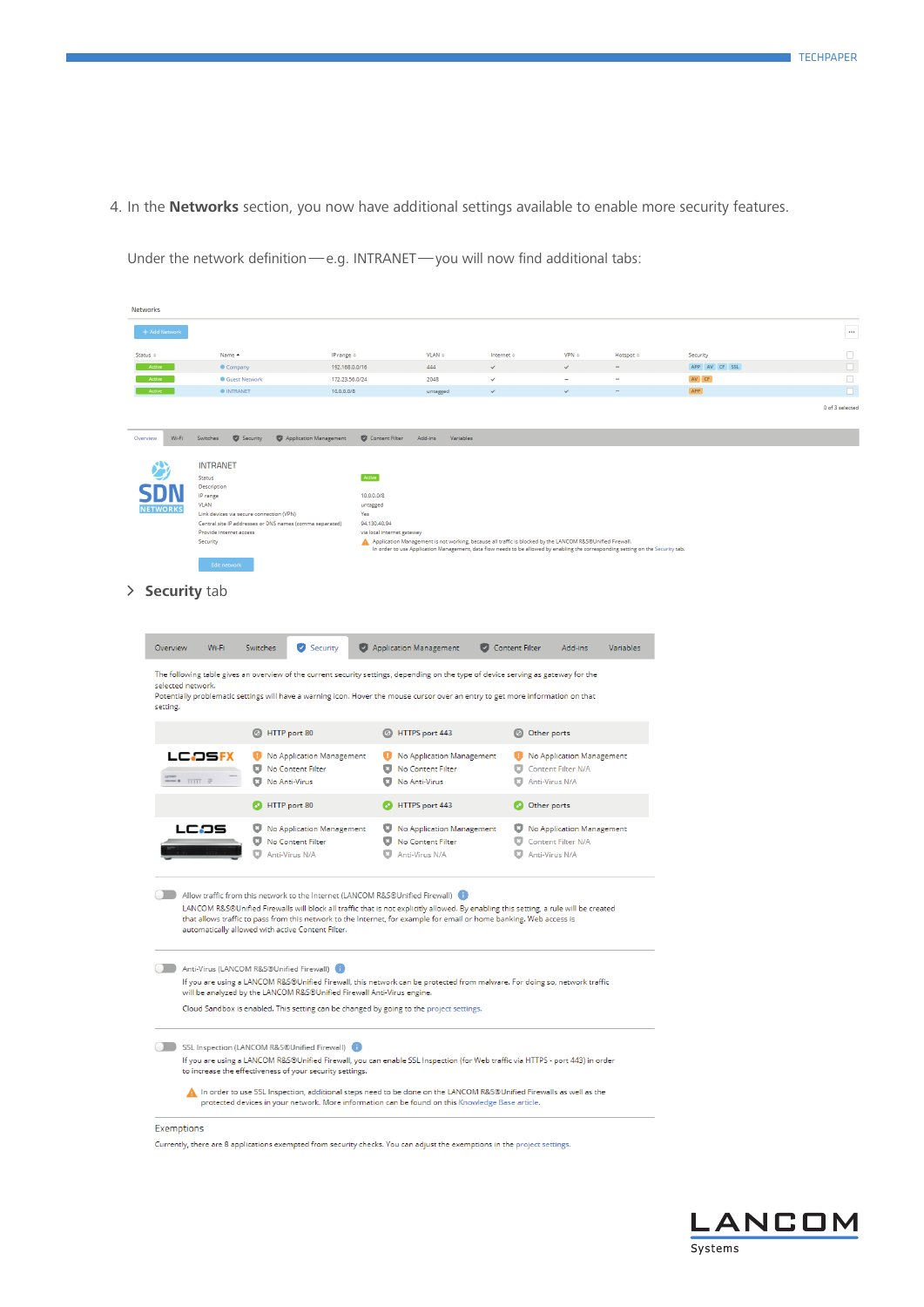- i. In the overview you can see which security functions you have activated for which LANCOM product. A mouse hover effect over the icons provides you with further information.
- ii. Allow traffic from this network to the Internet (LANCOM R&S®Unified Firewall) This option allows full access to the Internet (Pass-All). Alternatively, you can perform a more detailed configuration via the web interface of the LANCOM R&S®Unified Firewall.
- iii. Anti-Virus (LANCOM R&S®Unified Firewall)

Traffic between this network and the Internet can be routed through the anti-virus engine of the LANCOM R&S®Unified Firewalls to detect and block suspicious files before they enter your network.

In order to be able to check encrypted data traffic as well, SSL Inspection must also be activated and set up. iv. SSL Inspection (LANCOM R&S®Unified Firewall)

If you have a LANCOM R&S®Unified Firewall, you can activate SSL Inspection to also control encrypted data traffic and thus increase the effectiveness of your security settings. This setting is available per network and can therefore be adjusted in the network settings.

UTM features such as Anti-Virus and Content Filter require SSL Inpection. If SSL Inspection is active in the LANCOM R&S®Unified Firewall, the LANCOM R&S®Unified Firewall redirects HTTPS connections to itself and acts as a proxy between the end device and the server. The end device must explicitly accept this by trusting the Proxy Certificate Authority of the LANCOM R&S®Unified Firewall.

# Necessary manual setup of certificates on the LANCOM R&S®Unified Firewalls during SSL inspection

If there are multiple LANCOM R&S®Unified Firewalls at multiple sites, there are two options:

- a. CA per firewall: Each LANCOM R&S®Unified Firewall has an independent proxy certificate authority.
- b. Company-wide CA: If an end device trusts a previously created and superordinate CA, it can be used at all sites without further effort.

Both cases are described in our [Knowledge Base article,](https://www.lancom-systems.de/docs/lmc/scripting/) and LMC already takes care of some of the steps described there. However, there is still the installation of the certificates, which has to be done manually.

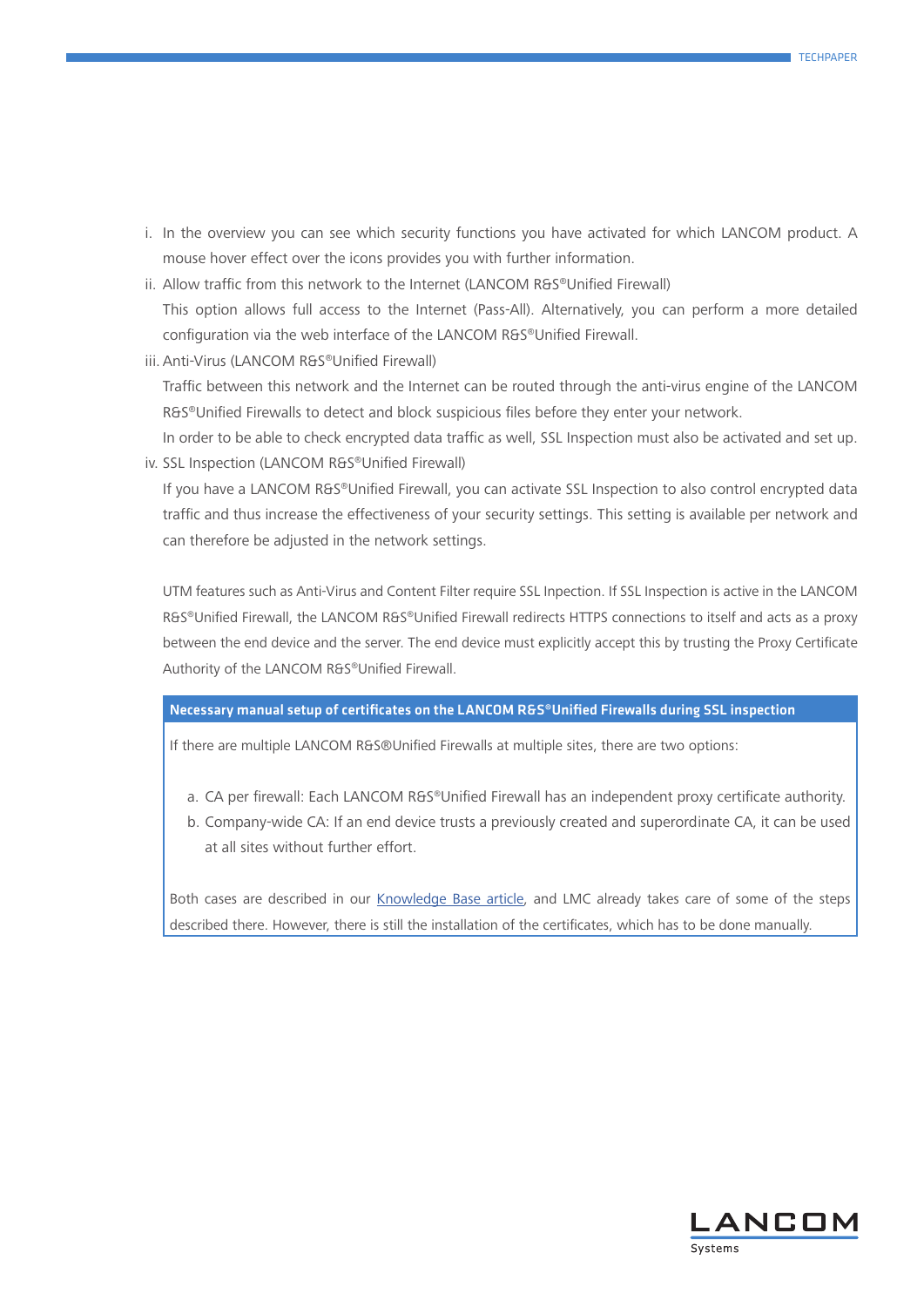# > **Application Management** tab



We distinguish between three categories in application management:<br>LCOS (Blue) LCOS-based devices (routers) such

LCOS-based devices (routers) such as LANCOM 1926VA LCOS FX (Orange) LANCOM R&S®Unified Firewalls LCOS & LCOS FX (Green) LCOS-based devices (routers) and LANCOM R&S®Unified Firewalls

With this information you can check which service is detected by your device.

You can either block or steer the traffic:

i. Block traffic

You can block the traffic such as to "Facebook" very easily for a network: Select the **Block traffic** checkbox in the upper area of Application Management. Then click the **Create new rule** button and in the new dialog that appears you can select one or more services.

|          | Networks                                  |                                     |                                                        |                             |                                                                                             |                          |                          |               |                   |
|----------|-------------------------------------------|-------------------------------------|--------------------------------------------------------|-----------------------------|---------------------------------------------------------------------------------------------|--------------------------|--------------------------|---------------|-------------------|
|          | $\triangleright$ $\Box$ Peer to Peer      | $\Delta$<br>LCOS-FX                 |                                                        |                             |                                                                                             |                          |                          |               | $\ldots$          |
| Sti      | > Remote Control                          | LCOS-FX                             |                                                        | $VLAN =$                    | Internet ÷                                                                                  | $VPN \div$               | Hotspot $\doteq$         | Security      | 0                 |
| $\equiv$ | $\rightarrow$ $\Box$ Sharehosting         |                                     | 0/16                                                   | 444                         | $\checkmark$                                                                                | $\checkmark$             | $\qquad \qquad =$        | APP AV CF SSL | $\overline{\Box}$ |
|          | Social<br>$\ddot{ }$                      |                                     | 0/24                                                   | 2048                        | $\checkmark$                                                                                | $\overline{\phantom{a}}$ | $\overline{\phantom{a}}$ | $AV$ $CF$     | $\Box$            |
|          | Azar                                      | LCOS-FX                             |                                                        | untagged                    | $\checkmark$                                                                                | $\checkmark$             | $\qquad \qquad =$        | APP           | $\Box$            |
|          | Badoo                                     | LCOS-FX                             |                                                        |                             |                                                                                             |                          |                          |               | 0 of 3 selected   |
|          | Dubsmash                                  | LCOS-FX                             |                                                        |                             |                                                                                             |                          |                          |               |                   |
| $\alpha$ | Easy Taxi                                 | LCOS-FX                             | Content Filter                                         | <b>Add-ins</b><br>Variables |                                                                                             |                          |                          |               |                   |
|          | Endomondo                                 | LCOS-FX                             |                                                        |                             |                                                                                             |                          |                          |               |                   |
|          | $\triangledown$ Facebook                  | LCOS & LCOS-FX                      | walls.<br>e corresponding setting on the Security tab. |                             |                                                                                             |                          |                          |               |                   |
|          | $\Box$ Flickr                             | LCOS & LCOS-FX                      |                                                        |                             |                                                                                             |                          |                          |               |                   |
|          | Foursquare                                | LCOS-FX<br>$\overline{\phantom{a}}$ |                                                        |                             |                                                                                             |                          |                          |               | LCOS              |
|          | Apply selection to rule                   |                                     |                                                        |                             |                                                                                             |                          |                          |               | LCOS-FX           |
|          | Anwendungen (1) × Search for applications | $\wedge$                            | $+$ Create new rule                                    |                             |                                                                                             |                          |                          |               | LCOS & LCOS-FX    |
|          |                                           |                                     |                                                        |                             |                                                                                             |                          |                          |               |                   |
|          |                                           |                                     |                                                        |                             |                                                                                             |                          |                          |               |                   |
|          |                                           |                                     |                                                        |                             |                                                                                             |                          |                          |               |                   |
|          |                                           |                                     |                                                        |                             | Here you can block applications or steer them to specific routing targets like VPN tunnels. |                          |                          |               |                   |
|          |                                           |                                     |                                                        |                             | Click on the drop-down box to select applications and create rules.                         |                          |                          |               |                   |

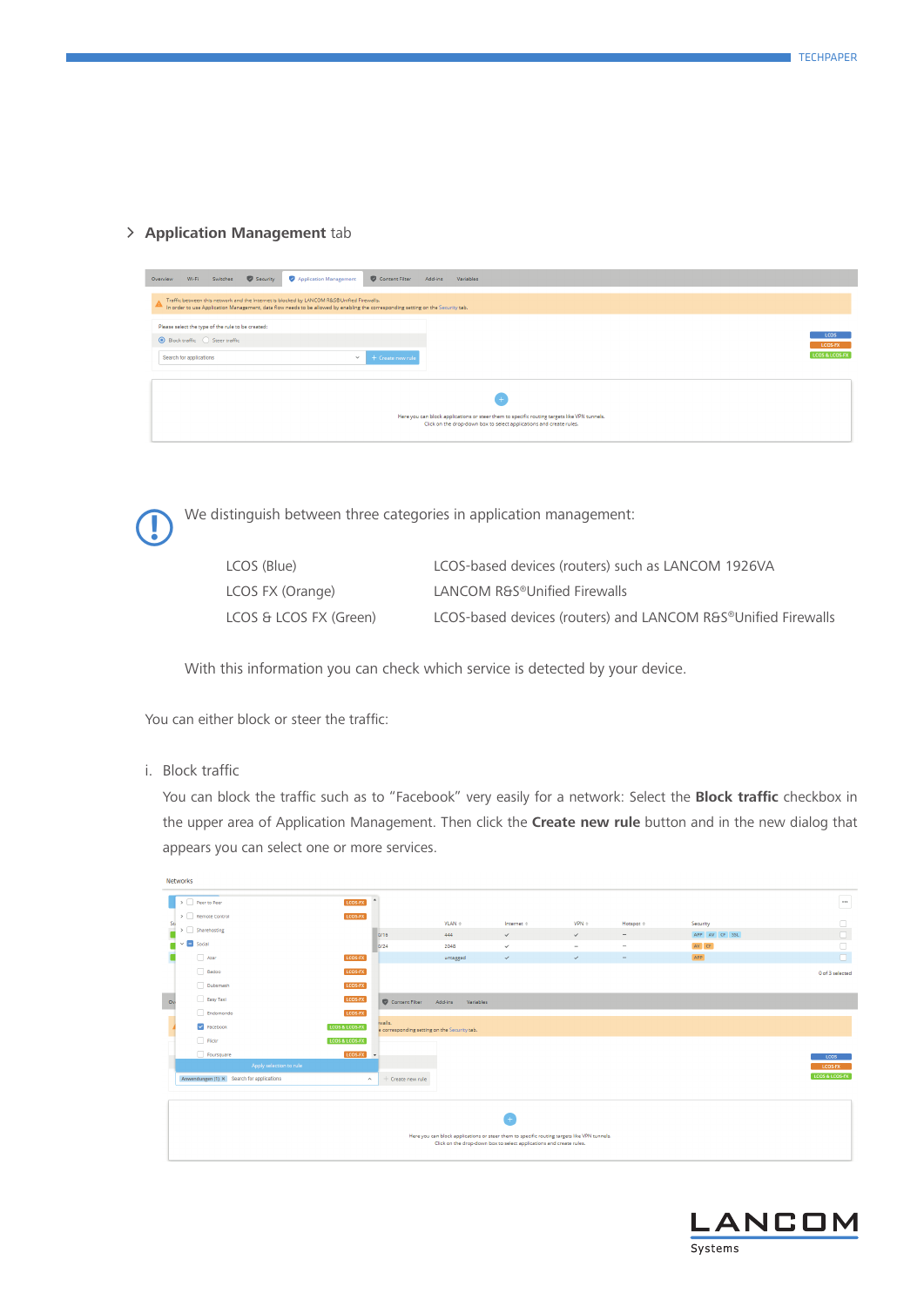Apply your selection via the **Apply selection to rule** button. A created rule will be activated by default.

| Overview | Wi-Fi    | Switches                                                                                                                           | Security | Application Management                                                                                                                                                                                                        | Content Filter      | Add-ins | Variables                                      |  |         |                                                 |
|----------|----------|------------------------------------------------------------------------------------------------------------------------------------|----------|-------------------------------------------------------------------------------------------------------------------------------------------------------------------------------------------------------------------------------|---------------------|---------|------------------------------------------------|--|---------|-------------------------------------------------|
|          |          |                                                                                                                                    |          | Traffic between this network and the Internet is blocked by LANCOM R&S®Unified Firewalls.<br>In order to use Application Management, data flow needs to be allowed by enabling the corresponding setting on the Security tab. |                     |         |                                                |  |         |                                                 |
|          |          | Please select the type of the rule to be created:<br>◎ Block traffic ● Steer traffic<br>Applications (1) × Search for applications |          | $\checkmark$                                                                                                                                                                                                                  | $+$ Create new rule |         | Editing rule, click Save or Discard to return. |  |         | <b>LCOS</b><br><b>LCOS-FX</b><br>LCOS & LCOS-FX |
|          | Facebook | <b>Blocked applications</b>                                                                                                        |          |                                                                                                                                                                                                                               |                     |         |                                                |  | Comment |                                                 |

In this network, incoming and outgoing data traffic to the Internet is currently blocked by LANCOM<br>R&S®Unified Firewalls. To use Application Management, you must first allow data traffic by setting the R&S®Unified Firewalls. To use Application Management, you must first allow data traffic by setting the **Allow traffic from this network to the Internet (LANCOM R&S®Unified Firewall)** option on the **Security** tab.

ii. Steer traffic

In the upper area of Application Management, select the **Steer traffic** checkbox.

**Solution and Solution redirection is supported only by LCOS-based devices at the time of writing. The feature will<br>be provided for LCOS FX based firewalls until the end of 2021. Time-critical applications will be excluded** be provided for LCOS FX based firewalls until the end of 2021. Time-critical applications will be excluded from the SSL proxy on LCOS FX until then, but currently still forwarded without Local Internet Breakout.



**Networks** 

The LANCOM R&S®Unified Firewall can also redirect applications and/or protocols. However, you would have to set this manually via the web interface.

You can redirect the traffic such as to the conference service "GoToMeeting" very easily for a network, for that click the **Create new rule** button and in the new appeared dialog you can select one or more services.

|          | APPLICATIONS:<br>$\rightarrow$ $\Box$ Business                       |         |                                                        |                      |                              |                                          |                                    |                  | $\cdots$                  |
|----------|----------------------------------------------------------------------|---------|--------------------------------------------------------|----------------------|------------------------------|------------------------------------------|------------------------------------|------------------|---------------------------|
| Su       | $\vee$ $\Box$ Conference                                             |         |                                                        | $VLAN =$             | Internet $\doteq$            | $VPN =$                                  | Hotspot $\doteq$                   | Security         |                           |
|          | CitrixGoTo                                                           | LCOS-FX | 0/16                                                   | 444                  | $\checkmark$                 | $\checkmark$                             | $\overline{\phantom{a}}$           | APP AV CF SSL    | $\Box$                    |
|          | GoToMeeting                                                          | LCOS-FX | 0/24                                                   | 2048<br>untagged     | $\checkmark$<br>$\checkmark$ | $\overline{\phantom{a}}$<br>$\checkmark$ | $\overline{\phantom{a}}$<br>$\sim$ | $AV$ $CF$<br>APP | $\Box$                    |
|          | GOTOMEETING                                                          | LCOS    |                                                        |                      |                              |                                          |                                    |                  | 0 of 3 selected           |
|          | Lotus Notes                                                          | LCOS-FX |                                                        |                      |                              |                                          |                                    |                  |                           |
| $\alpha$ | Spreed                                                               | LCOS-FX | Content Filter                                         | Add-ins<br>Variables |                              |                                          |                                    |                  |                           |
|          | $\Box$ Webex                                                         | LCOS-FX |                                                        |                      |                              |                                          |                                    |                  |                           |
|          | $\Box$ Zoom                                                          | LCOS-FX | walls.<br>e corresponding setting on the Security tab. |                      |                              |                                          |                                    |                  |                           |
|          | $\rightarrow$ $\Box$ Database                                        | LCOS-FX |                                                        |                      |                              |                                          |                                    |                  |                           |
|          | $\triangleright$ $\Box$ E-Commerce                                   |         |                                                        |                      |                              |                                          |                                    |                  | <b>LCOS</b>               |
|          | Apply selection to rule<br>Anwendungen (1) × Search for applications | $\sim$  | $+$ Create new rule                                    |                      |                              |                                          |                                    |                  | LCOS-FX<br>LCOS & LCOS-FX |
|          |                                                                      |         |                                                        |                      |                              |                                          |                                    |                  |                           |

You need to decide how you want to redirect the traffic. You can do this in the **Routing target** drop-down menu.

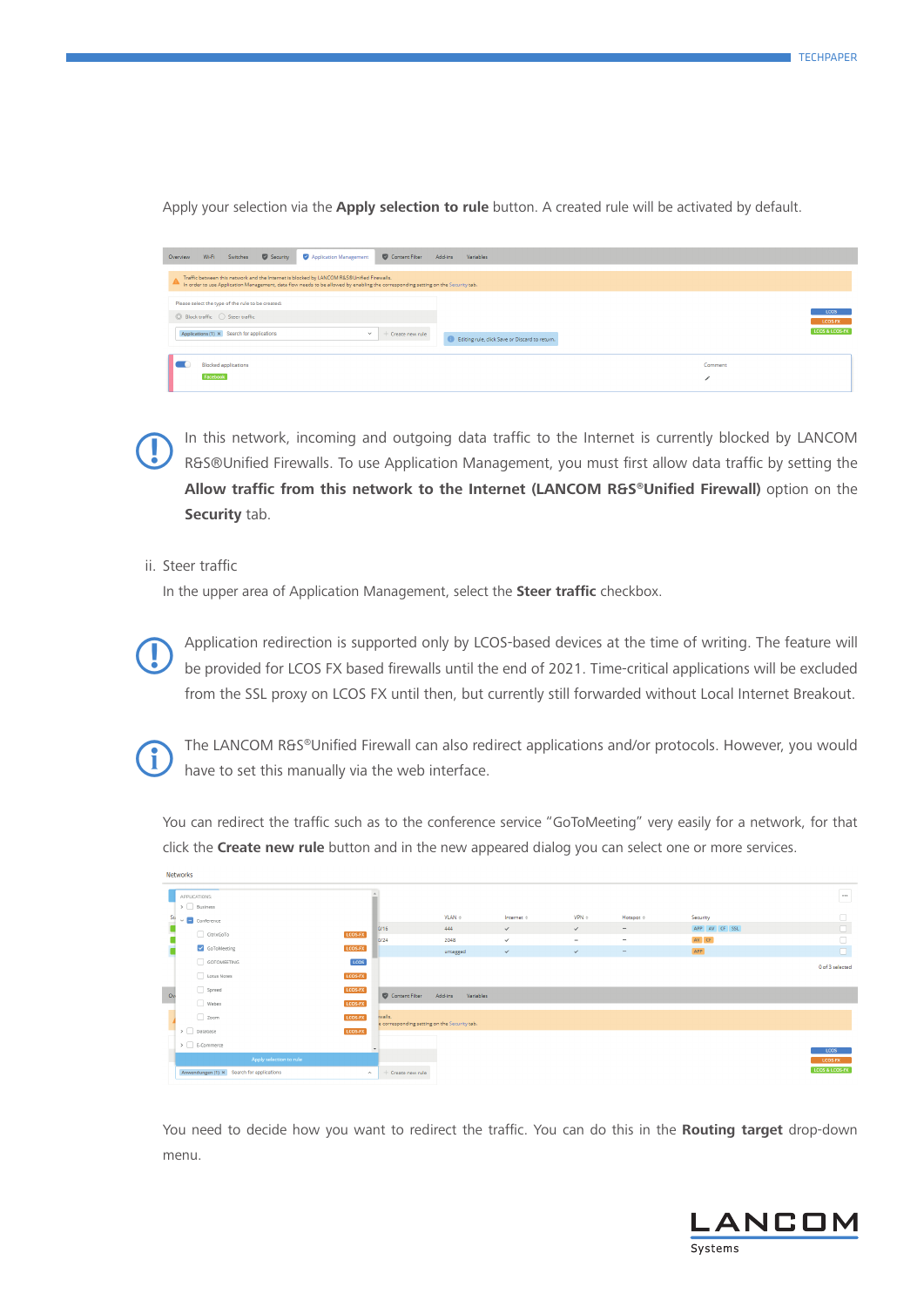

For example, if you have selected for a network that all traffic is to be routed via the Central Site Gateway,<br>you can have individual applications routed directly via an existing local Internet access (Local Internet you can have individual applications routed directly via an existing local Internet access (Local Internet Breakout).

| Wi-Fi Switches C Security<br>Overview                                                                       | Application Management                                                                                                                                                                                                        | Content Filter Add-ins | Variables |                                                          |                                     |                                   |
|-------------------------------------------------------------------------------------------------------------|-------------------------------------------------------------------------------------------------------------------------------------------------------------------------------------------------------------------------------|------------------------|-----------|----------------------------------------------------------|-------------------------------------|-----------------------------------|
|                                                                                                             | Traffic between this network and the Internet is blocked by LANCOM R&S®Unified Firewalls.<br>In order to use Application Management, data flow needs to be allowed by enabling the corresponding setting on the Security tab. |                        |           |                                                          |                                     |                                   |
| Please select the type of the rule to be created:<br>Block traffic Steer traffic<br>Search for applications | $\checkmark$                                                                                                                                                                                                                  | + Create new rule      |           |                                                          |                                     | LCOS<br>LCOS-FX<br>LCOS & LCOS-FX |
| <b>Blocked applications</b><br>Facebook                                                                     |                                                                                                                                                                                                                               |                        |           |                                                          | Comment<br>$\overline{\phantom{a}}$ |                                   |
| Steered applications<br><b>GOTOMEETING</b>                                                                  |                                                                                                                                                                                                                               |                        |           | Routing target<br>Local internet gateway<br>$\checkmark$ | Comment                             | <b>LCOS only</b>                  |

# A Tab **Content Filter**

| Overview | Application Management<br>Security<br>$Wi-Fi$<br>Switches                                                            | Content Filter                    | Add-ins<br>Variables |                        |                                     |                                   |
|----------|----------------------------------------------------------------------------------------------------------------------|-----------------------------------|----------------------|------------------------|-------------------------------------|-----------------------------------|
|          | Please choose a category in order to create a rule<br>Search for category                                            | $\checkmark$<br>+ Create new rule |                      |                        |                                     | LCOS<br>LCOS-FX<br>LCOS & LCOS-FX |
|          | Blocked Content Filter category groups<br>Criminal Activities Extreme Malware<br>Blocked Content Filter categories   |                                   |                      | Allow override by user | Comment<br>Default CF blocking rule |                                   |
|          | Illegal Drug Erotic, Sex Nudity Pornography / Sexually Explicit Advertisements & Pop-Ups Phishing & Fraud Spam Sites |                                   |                      |                        |                                     |                                   |

- i. In this section, you can set the Content Filter rules for both the LANCOM R&S®Unified Firewalls and LCOS-based routers. As an example, we have provided you with a "Default CF blocking rule". In order for you to test our example rule, you would only need to activate it.
- 5. Once all settings are set correctly and both networks and devices are assigned to the site, you can roll out these configuration changes.

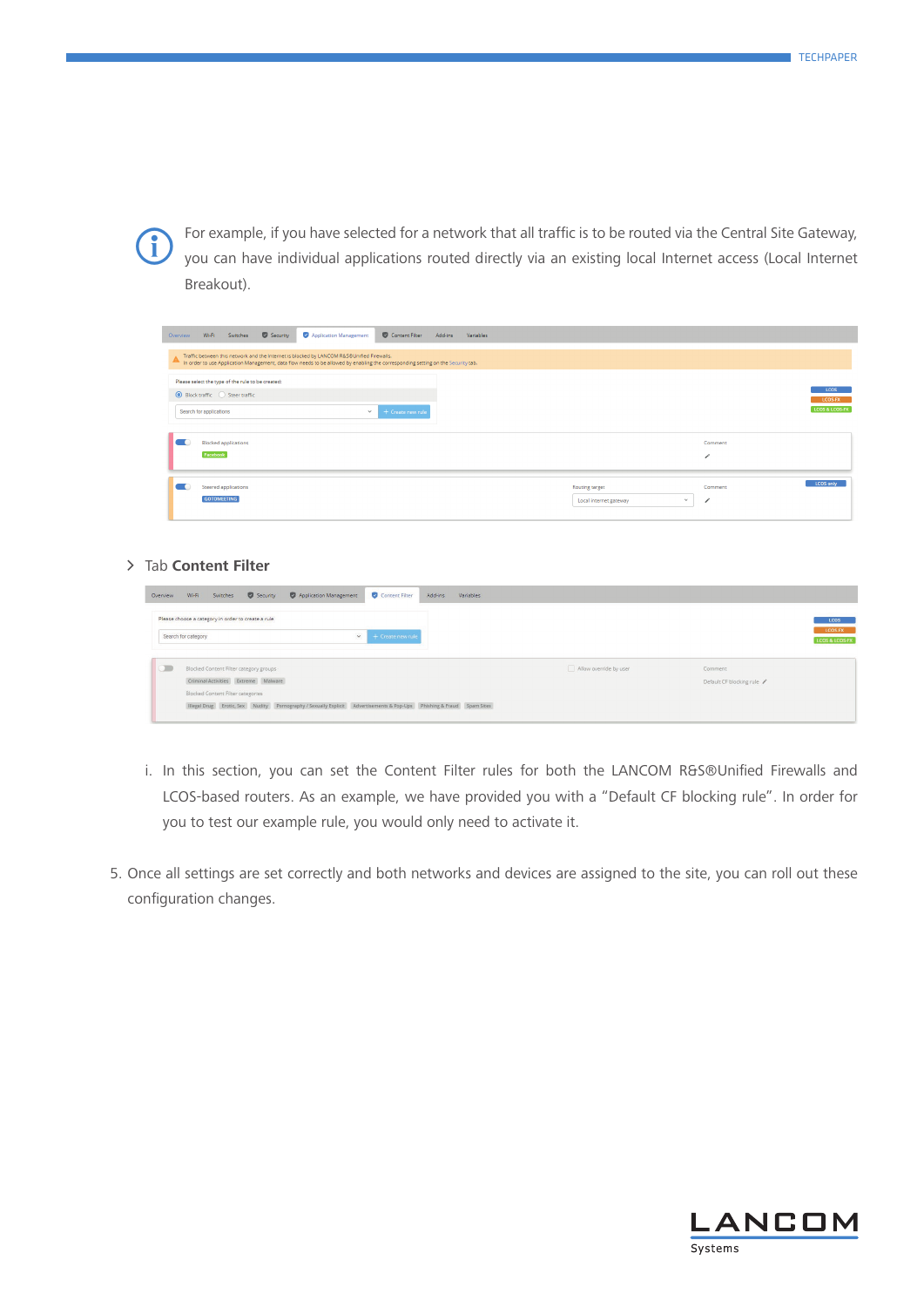### Exemplary application scenarios

#### Scenario 1: Decentralized security at all sites

In this scenario, all branch offices are connected to the headquarters via SD-WAN/Auto-VPN for secure access to centrally hosted resources and services. A gateway with fully activated security functions is applied at each site, which means that the security requirements are defined individually for each site. In addition, latency for users is kept very low due to a Local Internet Breakout of trusted cloud-based applications. This scenario should cover most standard cases.



Recommendation: Deploy a local LANCOM R&S®Unified Firewall at each site. This allows you to achieve maximum performance through local Internet access while maintaining a high level of security through the firewall.

## Scenario 2: Centralized security

This scenario is ideal and cost-effective for smaller site networking scenarios. Here, just as before, all branch offices are connected to the headquarters via SD-WAN/Auto-VPN for secure access to centrally hosted resources and services. A high-performance gateway with fully activated security functions is applied in the headquarters, which defines the security requirements for all branch offices. In the branch offices, it is sufficient to apply smaller SD-WAN gateways without



activated security functions, whereby a Local Internet Breakout for trusted cloud applications can reduce the traffic load in the headquarters.

This scenario is particularly suitable for cases in which local Internet access plays a subordinate role or is not required, for example, if machines are to be connected at the respective locations.